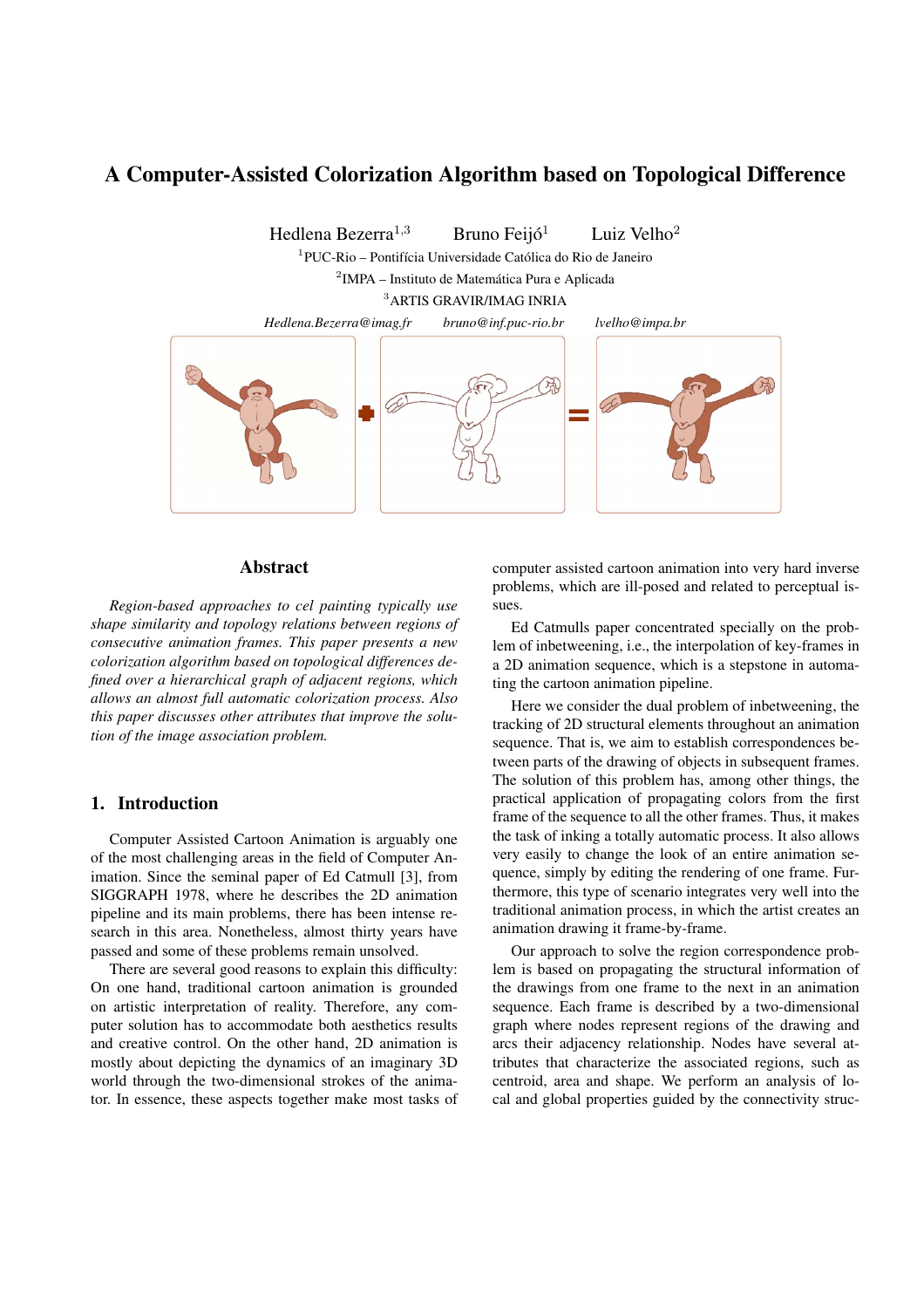ture, in order to establish a partial isomorphism between the graphs in subsequent frames. Since the region correspondence problem can be inherently ambiguous, we cannot hope to solve it completely in all situations. Therefore, we employ multiple criteria and adopt strategy of only accepting a match when all criteria agree. We leave ambiguous cases for the animator to decide and create an interface that facilitates this decision. Nonetheless, our algorithm is able to establish correspondences automatically in a majority of the cases.

This paper is organized as follows. Section 2 reviews the previous works. Section 3 presents the main challenges faced in computer-assisted color propagation pointing out how to solve some of those problems using information inherent to traditional animation. Section 4 places the colorization problem in the image-based approaches. Section 5 presents how to establish the connection between a frame previously colored and another uncolored using image region information. Section 6 concludes with final remarks and a discussion of ongoing work.

# **2. Previous Work**

Several works have been proposed to automate cel painting. Madeira *et al.* [9] use region shape similarity and Chan and Lee [4] work with topological relations. In a positionbased approach to cel painting, Seah and Feng [12] work with a hierarchical motion estimation to establish similarity between frames. These previous work, however, do not consider occlusion and other topological characteristics. One of the best current works on computer-assisted colorization systems is presented by Qiu *et al* [11]. These authors propose a region-based approach using region shape similarity, topology relations, and master frames. They use a couple of predefined master frames to define pseudo 3D appearance of individual characters. The present paper does not consider pseudo 3D issues like in Qiu *et al* [11], but achieves great spatial coherence due to a robust metrics for region similarity.

## **3. Challenges in colorization**

The first challenge in computer-assisted color propagation for traditional animation lies in the freedom practiced by the artist. In the cartoon movies of Saturday mornings, it is easy to notice that geometric or motion information are not very realistic. The animator is completely free to create any kind of situation, even the most surreal one. In addition to this, a large set of ambiguity problems might show up due to the fact that the animator's drawings and paintings are really two-dimensional projections of 3D characters as visualized in the animator's mind. In this section we will examine several scenarios and explain the difficulty of our problem and the basic criteria involved in the association process.



Though consecutive frames of an animation look very similar, sometimes animators face ambiguous situations during the colorization process. Figure 1 illustrates a situation that may occur in any animation movie. How can we determine the best association between the circumferences of images a) and b)?

Even a complete analysis of the objects movement on previous frames could not solve this ambiguity with a 100% reliability. This implies shows the difficulty to design failsafe algorithms. However, once the frames are presented in an animation, usually, only small variations occur from one frame to the other. We show that the data concerning object localization and their topological structure in the scene can be exploited to improve on ambiguity in several situations.

Figure 2 shows a good match between objects from images in a) and b). Although this association is not guaranteed, it becomes clear that object  $C$  is linked to object  $A$ , as shown by their respective positions in the scene. Position presents a good indicator, but it is not enough to solve all cases. Figure 3 shows an ambiguous situation where the distances between probable pairs are the same.

Another clue of association between objects is shape similarity and volume. In general, as in the case of displacements, these values vary little between consecutive frames. Figures 4 illustrates an association based on geometric data. Combining position and geometric is even more effective. However, objects with identical geometry and movement, lead to the same dilemmas as in Figure 3.

To further improve topological structures of the scene should be taken into account to achieve correct associations.



**Figure 2. Association between regions by intuition.**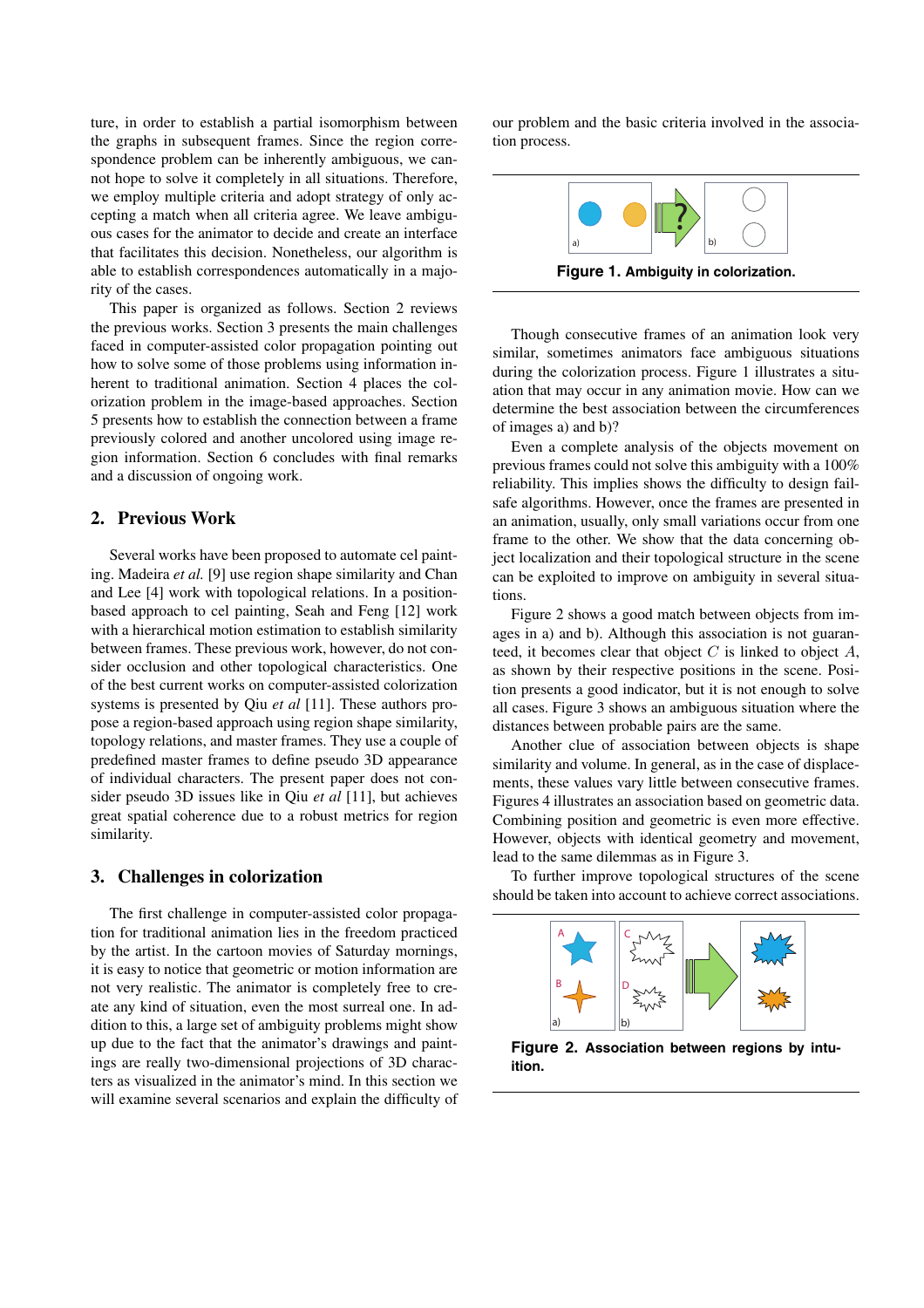

Figure 5 illustrates objects added to the scene of the Figure 3. Through the location of each object and their relative positions, it is now possible to deduce the right correspondence. In Figure 5, the relative positions of the star and square indicate the association of the circles between two consecutive frames. However, this wealth of information still does not suffice to guarantee a perfect association.

As image association is inherently an ill-posed problem, there cannot be a complete solution. Nevertheless in this paper presents an approach based on a set of local and global image attributes that allow an almost fully automatic colorization process in most of the cases.

# **4. Computer-asssited colorization based on images**

Establishing correspondences between two different images, involves the determination of regions. The solution is given by a set of region pairs. The remaining question is, what attributes are needed to succeed in this task? This section introduces a series of local and global aspects present in animation images and shows how to apply them in our context.

The image association problem first requires a system that can identify the compound regions of the image. In outline images, each region is made up of pixels inside a boundary curve. Labeling, a common technique in computer vision, groups the pixels of an image into nonoverlaping regions based on some connectivity criteria [5]. E.g. the labeling algorithm proposed by [2], based on a floodfill, is well adapted to find the entoured regions. In the end of the process, the image  $I$  is completely fragmented in a finite group of regions.

Once the regions of an image are identified, it is neces-



**Figure 4. Association based on shape and volume.**



**Figure 5. The topological structure of the scene can be a great ally in solving ambiguities.**

sary to collect a series of attributes that will be essential to establish the associations with other regions. Some of these attributes determine local aspects, such as, area and position. These characteristics as well as topological aspects of the scene are crucial. In addition, we present other elements that can easily be extracted from any region, as well as guidelines for their application on tracking 2D animation objects. In the following subsections we will present the properties of regions, that we exploit in our matching approach.

#### **4.1. Area**

The appearance of a character can roughly be given by the shape of its open and closed lines. To transmit the idea of smooth movement, the animator makes small modifications to a previous frame, like changing the position and shape of those lines. Area can vary, but, in general, its relative change is very small [11]. Figure 6 shows two consecutive frames of an animation and that shows this claim; the general volume of the character regions is kept.



**Figure 6. Small variations of local areas between two consecutive frames. Image by Marao [10] ˜**

This property makes area a useful element. After segmentation, each pixel of a same region will have exactly the same label. So, it becomes easy to compute the area (or volume) of a region by counting its pixels.

## **4.2. Position and contour**

Maybe the most fragile attributes of a region are its position and contour. In traditional animation there is a special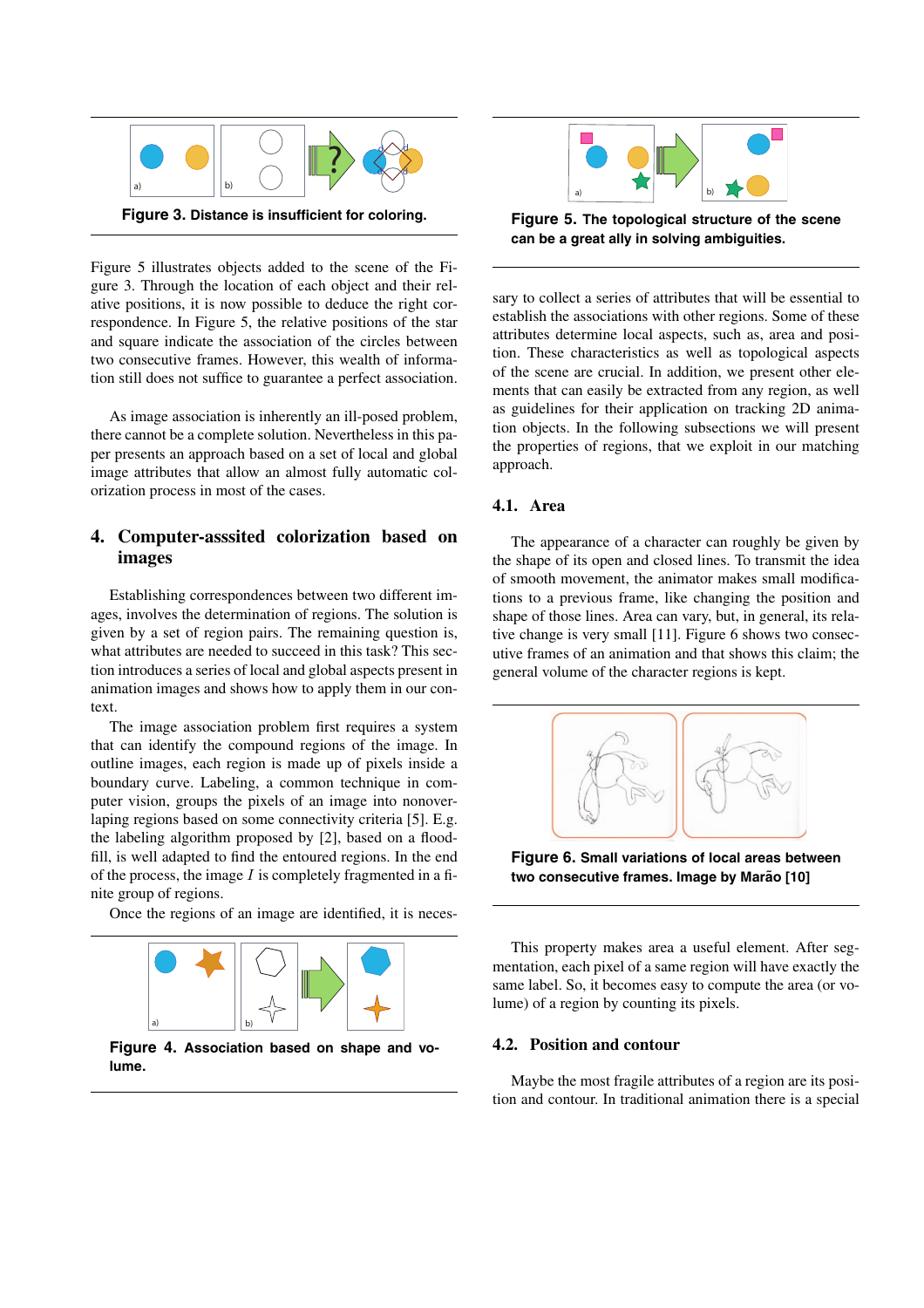connection between those two attributes. When an animator performs a drastic change in the position, the contour remains mostly the same (and vice versa) in order to make the audience follow the movement. This situation is illustrated in the Figure 7, where although the position of the whip's end changes very much, its shape remains the same. It is thus possible for the audience to recognize and track the object.

To apply this idea to regions, we associate a position to them which is given by the centroid. The region centroid can be calculated by the arithmetic average of positions  $(x, y)$  of each associated pixel. However, this might result in a point outside the region. This would not be very representative for the region's position. We realized that in practice these cases are rare for line drawings, thus we can allow a simply strategy and choose an arbitrary point.

Due to the vulnerability of this attribute, it is important to consider a threshold when calculating the proximity between two regions in different frames. This approach can also be improved by considering the movements in the preceding  $n$  frames. Thus, a translation during the last  $n$  frames can be detected and thus the position of the new centroid in frame  $n + 1$  estimated (but not stated).



**Figure 7. The variation of position is large, the** variation of shape is small. Images by Marão [10].

In order to deal with contour, it is necessary to use robust algorithms to recognize shapes by some particularities that remain unaltered during a frame sequence (through which we still can recognize a form). Belongie *et al.* [1] present a simple and strong algorithm to detect associations between two distinct shapes. In their approach, shapes are represented by a group of points from internal or external objects contours. An important aspect described in the algorithm by Belongie *et al.* is the concept of shape context, which describes the allocation of points from a certain shape based on the position of a pre-determined one. Finding the association between two different shapes means determining which pair of points on both shapes share the closest shape context. Once this association is established, it is extended to the whole shape, estimating an alignment between both the first shape and the second one. The proposed method is independent of scale and object translation, and tolerates geometric distortions as well as occlusions. Shapes indicators represent a powerful assistance to the connection of different regions.

#### **4.3. Adjacency and the proposed algorithm**

Although the area, position and contour of objects are good indicators of a region, there are times when the key to a better association is the relation of each region to its adjacencies [11]. The connection between objects are also a powerful attribute to make the audience understand and follow the character's appearance and movement.

These proximity associations can be represented by adjacency graph, illustrated in Figure 8. Here, vertices represent regions, while their edges correspond to the proximity associations. When there is an edge linking two vertices on the graph, it means that corresponding regions of the image share a common boundary. Adjacency graphs represent topological region data that can be used as an indicator of good associations between images. In this way, it is important to establish the connection between the graph of a frame previously colored and another uncolored one.

There are several ways of associating two different graphs. The most simple, is also the most costly and consists in a combinatorial solution testing all pairs of nodes. This method is ineffective with images containing several regions. We present a hierarchical approach that deals with objects of the domain in an incremental way providing a more effective and satisfactory solution.

The graph from the scene must be developed in a way that permits a complete tracking of its objects. In animation frames, the background has an important role in the association process (and can be detected easily, e.g. as the region containing pixel  $(0, 0)$ ). Even though the region seems to be distant and disconnected from the group, we will include it in the graph. This way, all regions are spanned by a single graph and it is easy to associate the root node of two consecutive frames. This allows us to gain speed, as we can now apply a hierarchical combinatorial method.

Given two associated nodes (in the first step these are the roots), we test all children against each other. Having



**Figure 8. Adjacency graph. Regions (circles) and their adjacencies (lines) represented on both source (a) and target images (b).**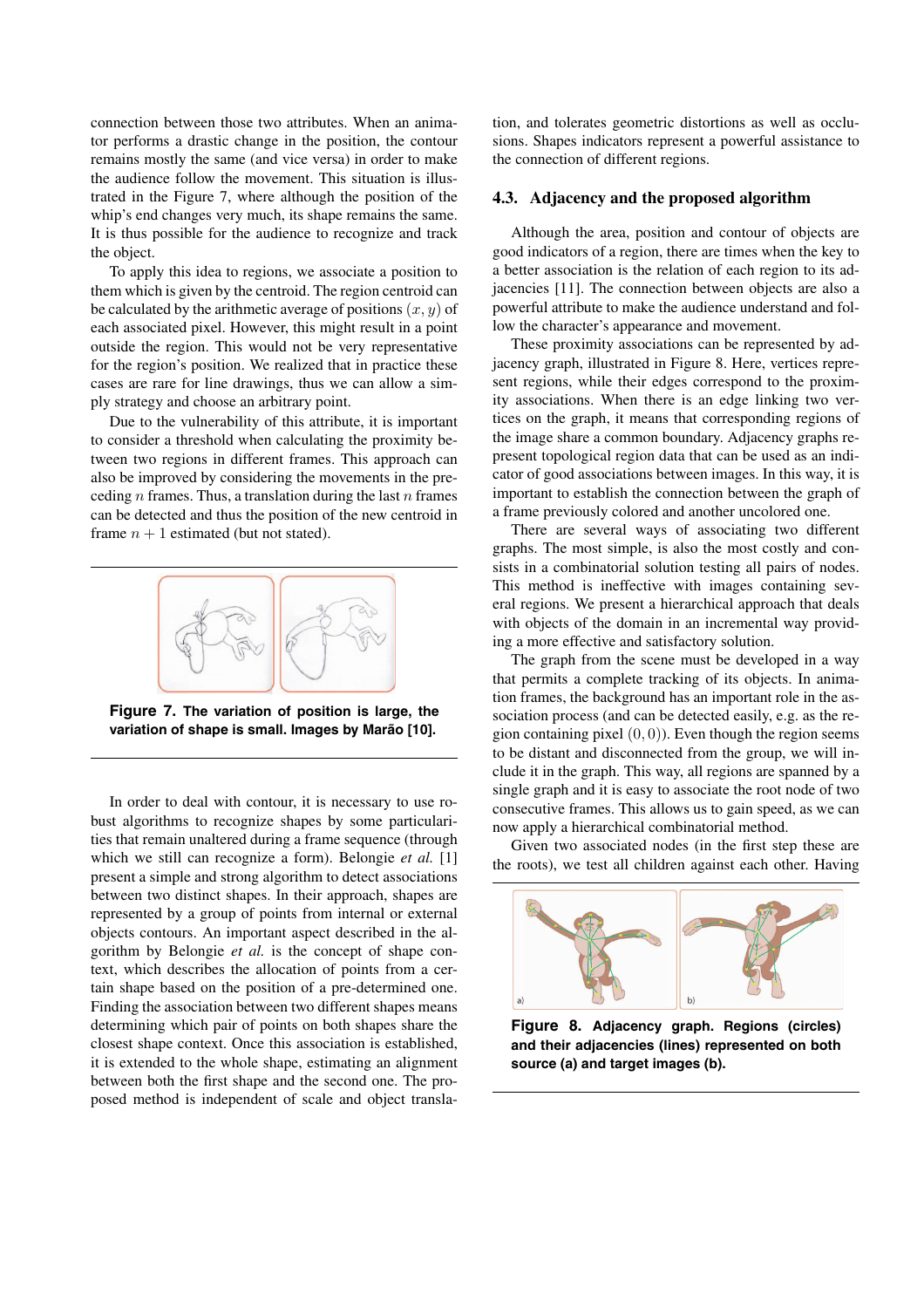found the best match we furtheron apply our algorithm recursively to the these newly associated regions. During each recursion, some nodes may not get colored in the target graphs. This occurs when the number of children nodes in the source graph is smaller than in the target graph. The algorithm finishes once every node in the source graph has been analyzed.

We have not explained yet how we test the child nodes for proximity. This is where we use our new metric that encodes topologic similarity.

We define for a region r its *adjacency function*, with respect to the morphology of its surrounding regions. We will then compare two regions by comparing the similarity of their respective adjacency function and choose the best matching pair. The adjacency function of a node is defined as follows:

Let  $A$  be a group of regions in an image (Figure 9a), let  $G$  be the graph that describes the topology of  $A$  (Figure 9b), let  $V \subset A$  be a group of regions that are adjacent to a region  $r \in A$ . *V* is illustrated by dashed lines in Figure 9c). Let  $P_i$  be the set of points of the contour that defines a region  $i$ (Figure 9d).



**Figure 9. a) Group of regions** *A***. b) Graphs of** *A***. c) Adjacencies of** *r***. d) Points located on the regions contour on** *r* **adjacencies.**

Also let  $a$  be an angle and we define  $d$  as the most distant intersection of the contour  $P_i$  with a ray forming an angle  $a$  with the x-axis and origin in the centroid of the region  $r$  (Figure 9a). Then, the adjacency function  $F(r,i)$  of the region  $r$  with relation to its adjacent region  $i$  is the group of pairs  $(a_i, d_j)$ , where  $0 < a_j < 2\pi$  (Figure 10b and Figure 11).



**Figure 10. a) Line from the centroid of** *r***, where** *a* **is the angle and** *d* **is the most distant intersection point with contour** *Pi***. b) Group of lines from region** *r* **to its adjacent region** *i***.**

To measure the topological difference between regions s and t we will define the *degree of topological difference*  $DTD(s, t)$ . It will give us an information about the proximity of two regions based on a comparison of their adjacency functions. The distance of two adjacency functions is given by their  $l^2$  – norm. Given two regions we want to measure the best possible association of adjacency functions. Thus the DTD is given by the sum of the distances of the best association of adjacency functions. Figure 12 illustrates the calculation of the  $DTD(C, a)$ , where the pair #6 and the pair #3 have the lowest value of square error. A low value of DTD indicates a good match of two regions.

The proposed algorithm calculates the degrees of topological difference for all possible relationships between regions in the current iteration level of the adjacency graph. Figure 13 shows these calculations and indicates the best pairs of association (the ones with the lowest value of DTD).

#### **5. The colorization process**

So far we have developed several criteria that we combined to a complete algorithm allowing automatic colorization of an animation sequence. This became possible due to

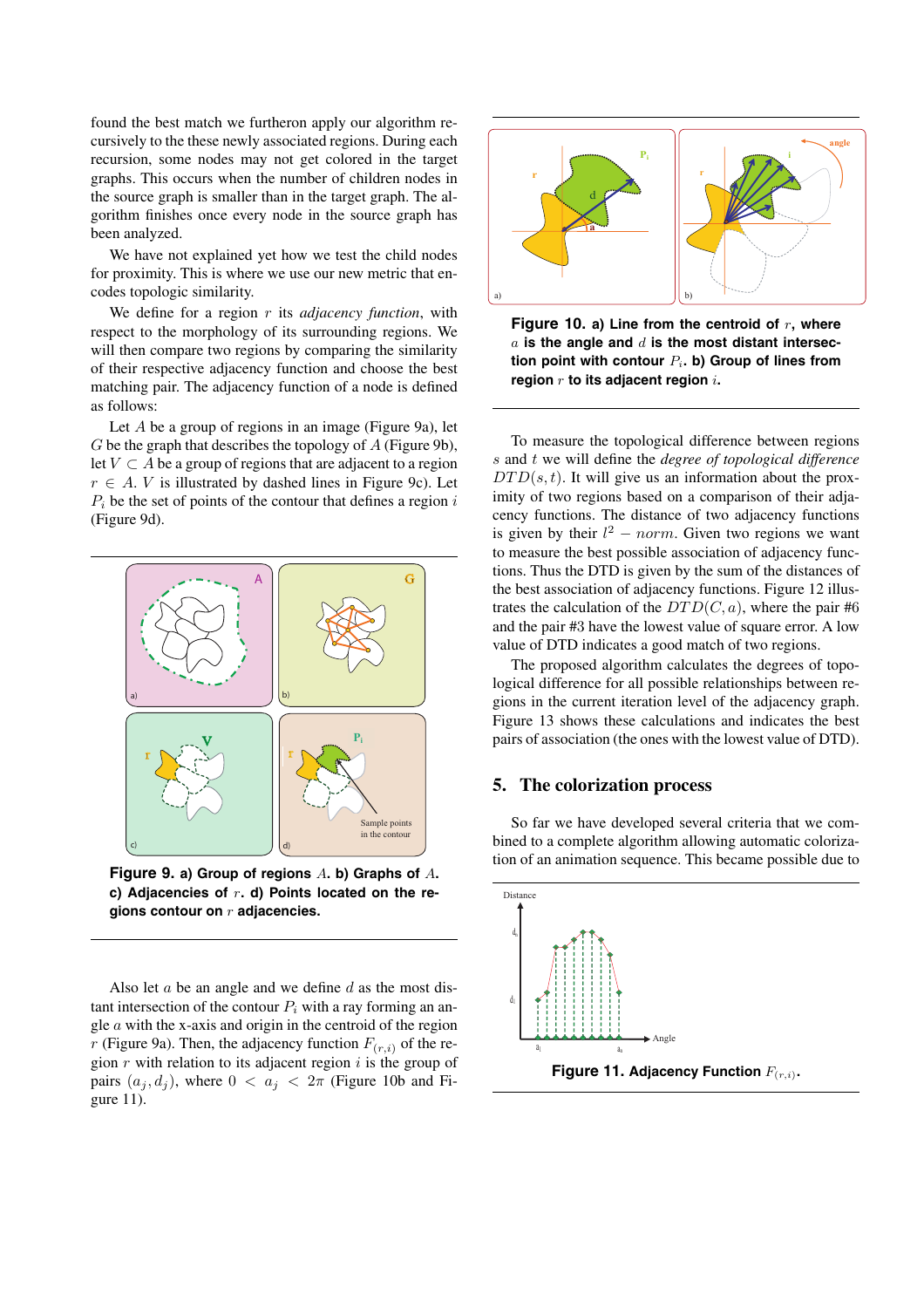

**Figure 12. a) Adjacency Functions to hypothetical regions** *C* **and** *a***. Table indicates the values of square error between each possible pair. Pairs with lower values are chosen to illustrate the difference of topology among regions** *C* **and** *a***.**

the analysis of local and global characteristics existing in a region such as: area, position, contour and adjacencies. The key to this algorithm is the intent of coloring regions with maximum precision, in other words, the association of colors between regions will only be possible if all other aspects agree.

This way, it is necessary that all uncolored regions present similar volume, contour, position and adjacencies. If any of these items are divergent, the algorithm, will not color the region. It is important to know that once the region was colored in a wrong way, this flaw can interfere on next colorizations lowering association quality. Therefore, the colorization process must not be taken with the risk of a wrong association. It is easier to the animator to color some blanked regions than undo the process. As a suggestion to get better results, the animator can be consulted, at every method discrepancy, in order to solve the dilemma. After this intervention, more regions can be colored with conviction. Still, it is possible to improve the final association quality trough the analysis of each frame examining transformations that may occur in each re-



**Current Iteration**

**Figure 13. Statistics of association between regions from current iteration. Only the best scores will be used.**

gion.

The algorithm developed in this paper is, in a certain way, a simplification of the proposed method above. To better evaluate the quality of adjacencies contribution we created a simple system only based on area, position and adjacencies. Neither user iteration nor frames examination was considered. However, even for simple approaches like this, it is possible to color almost 60% of target image, as illustrated on images 14, 15, 16.



**Figure 14. a) Source image. b) Target image. Blank areas indicate new regions on the sequence.**

Figure 14 shows regions from the second frame being colored using information from the first one. Even if there are some blank regions, for this example the algorithm was considered 100% successful, because these regions represent "new" regions on the image.

An example for a case where a region was not associated can be seen in Figure 15. In this case, it is possible to notice the discrepancy between the volume of this area in the original frame and in the target one. Besides that, the association was unsatisfactory as the color of the character's neck was transferred to the bottom lip. This can be explained because in the drawing, the neck disappears, whereas the bot-



**Figure 15. a) Source image. b) Target image. Blank areas indicate disconnection between volumes from sample region and upcoming one.**